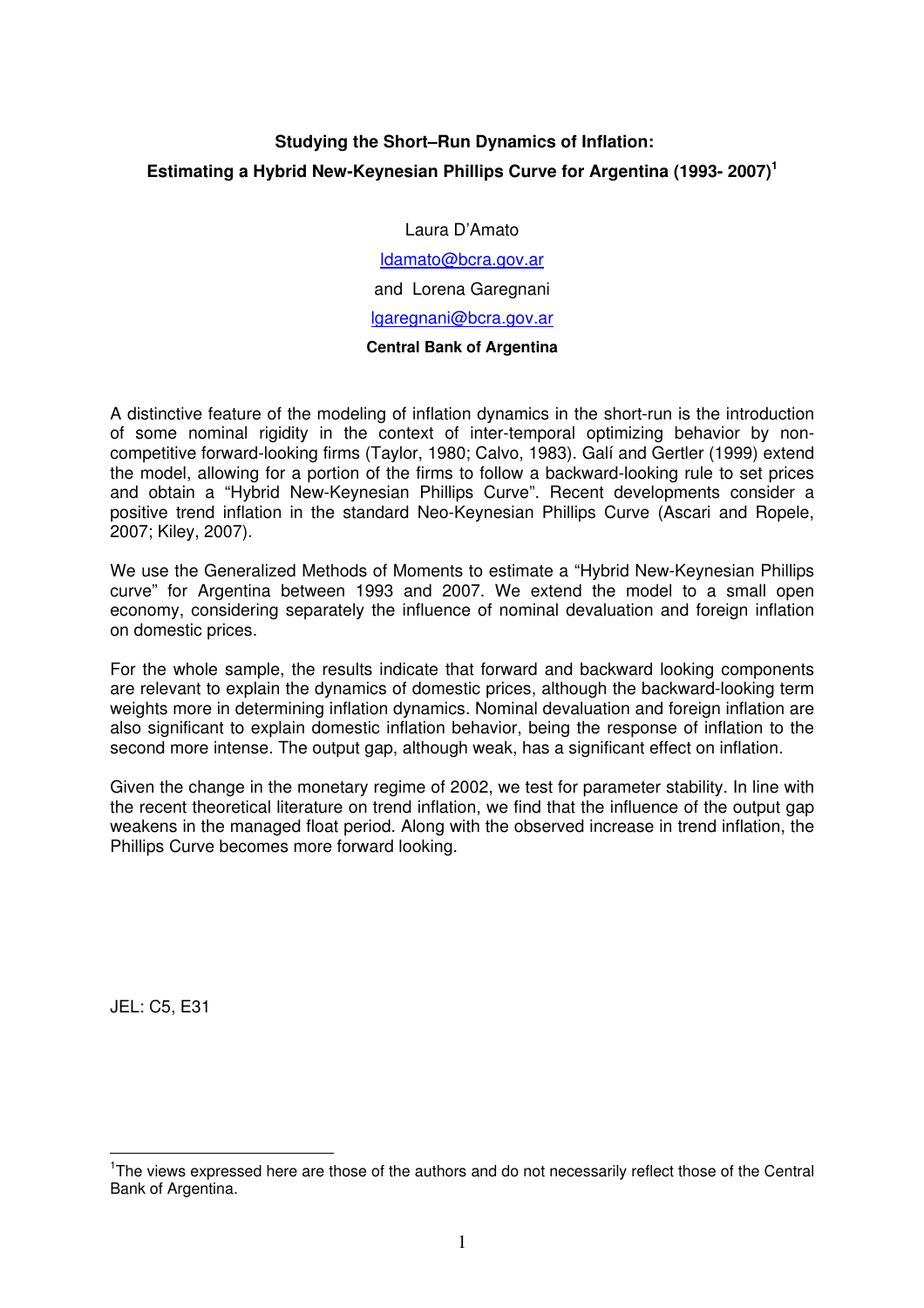#### **1. Introduction**

Assessing the short run dynamics of inflation is a relevant issue for monetary policy. A distinctive feature of the modeling of inflation in the short-run is the introduction of some nominal rigidity in the context of inter-temporal optimizing behavior by non-competitive forward-looking firms. In these models, built on earlier work by Fischer (1977), Taylor (1980), and Calvo (1983), price stickiness could arise for different reasons. In Calvo's (1983) setting some sluggishness in price formation could be obtained by assuming that forward-looking firms face constraints on price adjustment. The resulting model is a New Keynesian, forwardlooking version of the traditional Phillips Curve. The empirical relevance of inflation persistence, which imposes costs for disinflation policies has led to incorporate inflation inertia in these models, in spite of the theoretical difficulties to justify it. Galí and Gertler (1999) extend the Calvo's model, allowing for a portion of the firms to follow a backwardlooking rule to set prices and obtain a "Hybrid New Keynesian Phillips Curve".

Based on these theoretical grounds, an empirical literature has developed and many issues related to theoretical and empirical aspects of these models are currently under debate. Models based on Calvo's (1983) setting have been subject to the critique of being quite unrealistic in assuming that firms should not expect to adjust prices in a finite horizon and it has been suggested that some truncation should be introduced to add them a quote of realism. The use of the output gap as a measure of marginal costs has also been questioned for both theoretical and empirical reasons. Galí and Gertler (1999) suggest using the aggregate labor income share as a a measure of marginal costs instead of the output gap.

Recent developments in the modeling of inflation dynamics (see Blake and Fernández-Corugedo, 2006; Ascari and Ropele, 2007 and Kiley, 2007) extend the standard Neo-Keynesian Phillips Curve, that assumes a zero trend inflation in the steady state, to allow for a positive trend inflation. In this context, trend inflation affects the dynamics of the standard Neo-Keynesian model. As inflation becomes less influenced by current marginal costs, the coefficient of the output gap lowers. At the same time price setting becomes more forward looking as does inflation. A higher trend inflation also leads to a stronger autoregressive component making the inflation process more persistent.

We study here how well the so-called "Hybrid New Keynesian Phillips Curve" approximates the dynamics of inflation in Argentina over the period 1993-2007. The standard model is modified to capture the role played by nominal devaluation and foreign inflation in domestic prices dynamics in a small open economy. This is a difficult task in the case of Argentina, because the economy went into structural changes after the devaluation of the peso that followed the financial and currency crises of 2001-2002. In this context, it is highly probable that the dynamics of price setting has changed after the abandonment of the currency board regime and the adoption of a dirty float. Taking into account the new literature on trend inflation and its implications for the short run dynamics of inflation, we evaluate the impact of this change on the parameters of the Phillips curve.

To estimate this New Keynesian version of the Phillips Curve we use the Generalized Method of Moments (GMM), which seems to be the appropriate method under rational expectations, since it is based on the assumption that the error in forecasting inflation by firms is orthogonal to the available information.

The paper is organized as follows: in section 2 we briefly present some theoretical developments in modeling inflation dynamics. Section 3 describes the estimation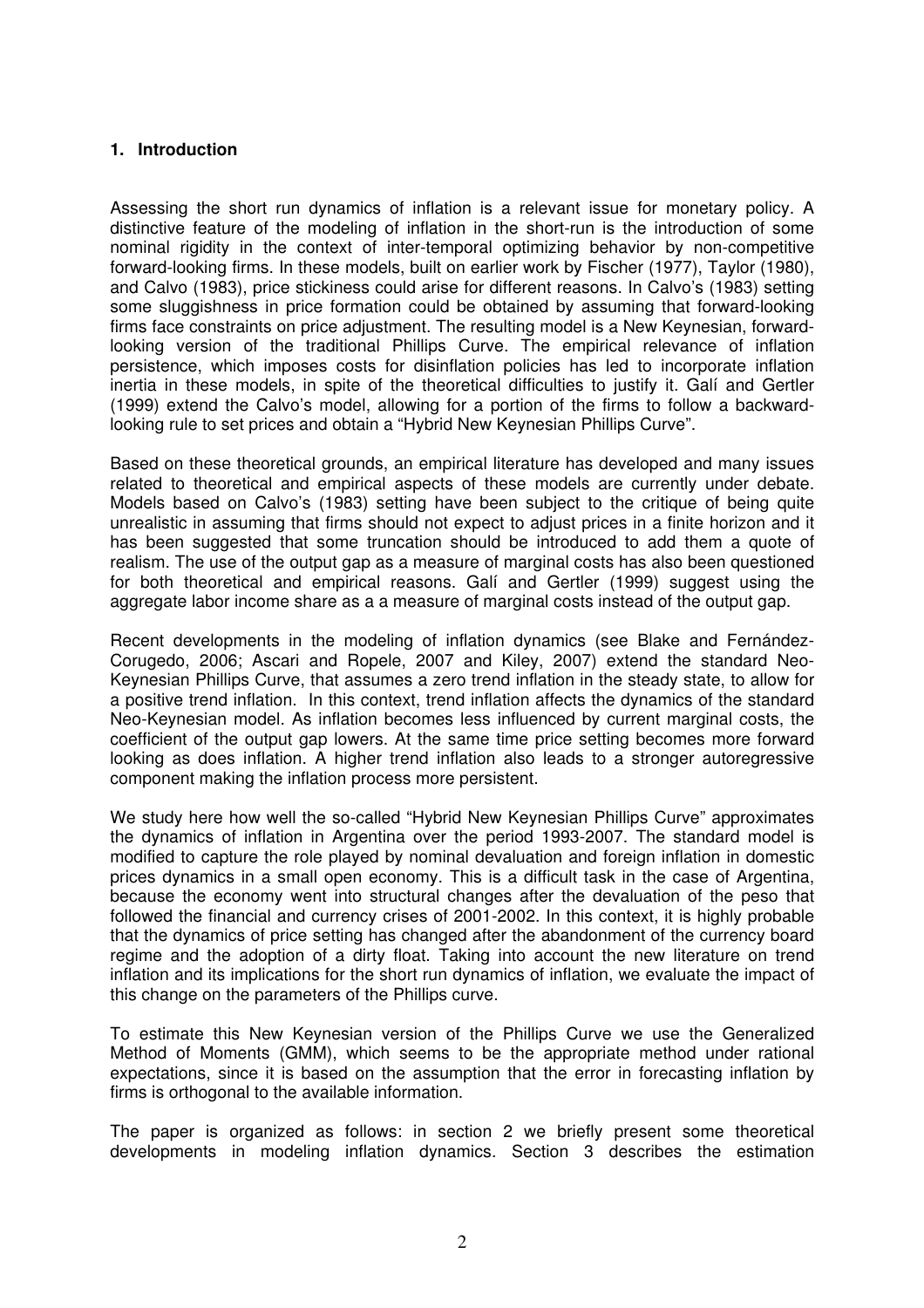methodology. In section 4, we present the empirical results. In section 5 we evaluate the parameter stability of our Phillips Curve. Finally, section 6 concludes.

#### **2. Modeling inflation dynamics**

In the hybrid version of the Phillips Curve proposed by Galí and Gertler (1999) inflation follows the process

$$
\pi_t = \phi \pi_{t-1} + (1 - \phi) E_t(\pi_{t+1}) + \delta m c_t + \varepsilon_t \qquad (1)
$$

Where  $\pi_t$  is the inflation rate at time t,  $E_t$  is the expectation of inflation on t+1 at time t, mc<sub>t</sub> is the marginal cost and  $\varepsilon_t$  is a random shock. The assumption that  $0 < \phi < 1$ , implies a vertical Phillips curve in the long run. The lagged term in inflation introduces some backwardness in price setting, an observable feature of inflation dynamics, which is quite difficult to justify from a theoretical point of view. In Calvo's framework, firms operate in a monopolistically competitive environment and face some constraints in prices setting in the form of a time dependent rule of adjustment. More specifically each firm faces a constant probability (1- $\theta$ ) of adjusting prices in period t and a corresponding constant probability  $\theta$  of maintaining its prices unchanged.

$$
p_{t} = (1 - \theta) \sum_{j=0}^{\infty} \theta^{j} p^{*}_{t-j} = \theta p_{t-1} + (1 - \theta) p_{t}^{*} \quad (2)
$$

This implies that the price level in  $t$  is a convex combination of prices optimally set in previous periods  $p_{t-j}^{}$  and prices optimally set in  $t$   $p_{t}^*$  according to

$$
p_t^* = (1 - \beta \theta) \sum_{j=0}^{\infty} (\beta \theta)^j E_t \{ mc_{t+j} \} (3)
$$

Which assumes that firms are identical and choose the same  $p_t^*$  according to their expected marginal costs for future periods  $mc_{t+i}$ , discounted at the subjective factor  $\beta$ .

Combining (2) and (3) an inflation equation can be written as

$$
\pi_t = \lambda mc_t + \beta E_t \pi_{t+1} \quad (4)
$$

Where  $\pi_t = p_t \cdot p_{t-1}$  and  $\lambda = (1-\theta)(1-\beta\theta)/\theta$ .

Galí and Gertler (1999) introduce backwardness in the Calvo's price setting model (1983) and use the labor income share as a measure of marginal cost instead of the output gap, as suggested by the theoretical literature. They assume that while a fraction (1- $\omega$ ) of the firms that adjusts prices in t follows the optimizing behavior described by (3) a proportion  $\omega$  uses a rule of thumb based on past prices to adjust prices in  $t$ . Thus, prices adjusted in  $t$ , now *\**

 $\frac{1}{p}$  are set according to

$$
\overline{p}_t^* = (1-\omega)p_t^f + \omega p_t^b \hspace{0.2cm} (5)
$$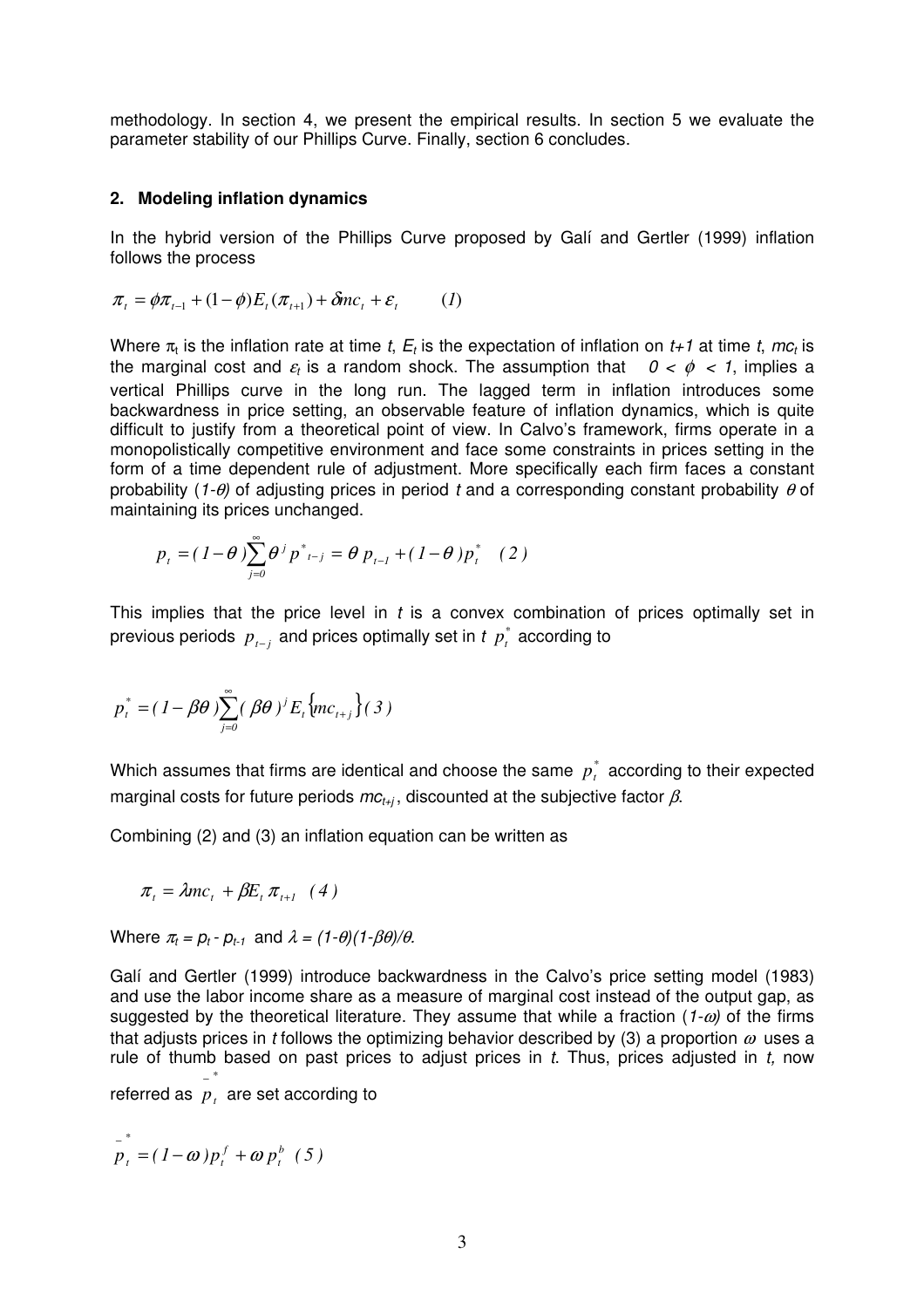The fraction (1- $\omega$ ) of the firms behaves according to (3)

$$
p_t^f = (1 - \beta \theta) \sum_{j=0}^{\infty} (\beta \theta)^j E_t \{ mc_{t+j} \} (\beta')
$$

where  $p_{t}^{f}$  indicates prices set according to (3) and the proportion  $\boldsymbol{\omega}$  behaves according to

$$
p_t^b = \overline{p}_{t-l}^* + \pi_{t-l} \quad (6)
$$

where *<sup>b</sup> pt* represents prices adjusted following a backward looking rule.

Combining equations (2), (5), (3') and (6) a Hybrid Phillips Curve is obtained

$$
\pi_{t} = \lambda mc_{t} + \gamma_{f} E_{t} \{\pi_{t+1}\} + \gamma_{b} \pi_{t-1} \quad (7)
$$

Where

$$
\lambda \equiv (1 - \omega)(1 - \theta)(1 - \beta \theta)\phi^{-1},
$$
  
\n
$$
\gamma_f \equiv \beta \theta \phi^{-1},
$$
  
\n
$$
\gamma_b \equiv \omega \phi^{-1},
$$
\n(7')

with  $\phi = \theta + \omega [1 - \theta (1 - \beta)]$  (7')

We adapt Galí and Gertler specification to the case of a small open economy. As pointed out by Svensson (1998) changes in the nominal exchange rate and foreign prices have, in this context, a direct effect on domestic inflation. In addition, since the nominal exchange rate is the price of an asset, it is inherently a forward-looking variable. Thus, as a determinant of domestic inflation it contributes to make expectations play an essential role in domestic prices formation.

We then estimate an open economy version of the "Hybrid New Keynesian Phillips Curve" that modifies equation (1) in two directions: (i) introducing measures of nominal devaluation and foreign inflation and (ii) using a measure of the output gap as a proxy for marginal costs rather than the labor income share.

Thus, our equation is as follows:

$$
\pi_t = \phi_l \pi_{t-l} + \phi_2 E_t(\pi_{t+l}) + \gamma \pi_t^* + \lambda \Delta e_t + \delta x_t + \varepsilon_t \qquad (8)
$$

were  $\pi_{t}$  is domestic inflation, measured by the change in the log of the Consumer Price Index,  $E_t(\pi_{t+1})$  is inflation expectation for  $t+1$  at time  $t$ ,  $\pi_t^*$  is foreign inflation, measured by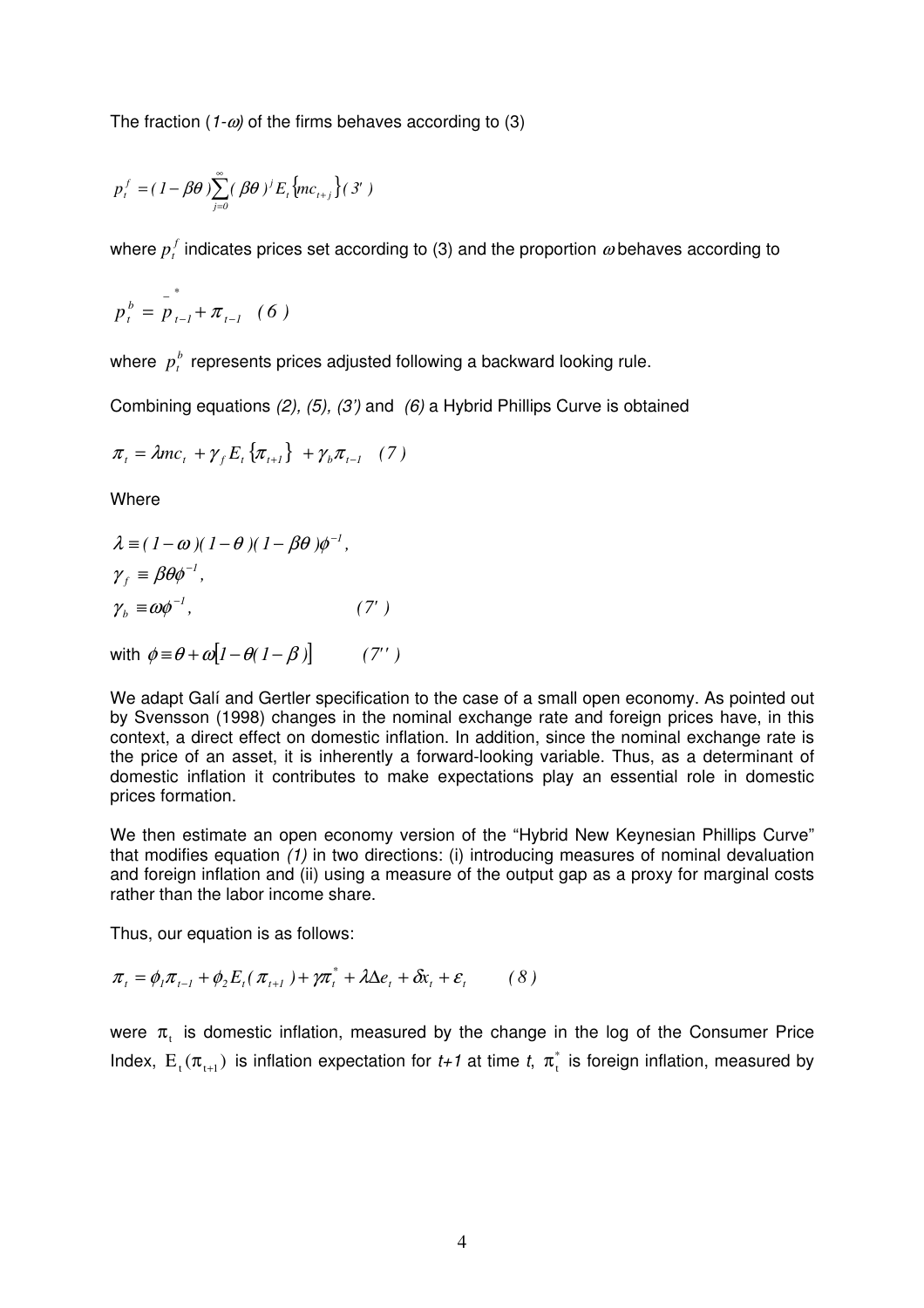the change in the log of the US Producer Price Index,  $\Delta e_t$  is nominal devaluation calculated as the change in the log of the nominal exchange rate, and  $x<sub>1</sub>$  is the output gap.<sup>2</sup>

Taking into account the recent developments in the theoretical literature (Blake and Fernández-Corugedo, 2006; Ascari and Ropele, 2007 and Kiley, 2007) and given the regime change of 2002 we also evaluate the parameter stability of the estimated Phillips Curve. In line with the predictions of this literature, which suggest that a higher trend inflation leads to a weaker impact of the output gap on inflation, and to a higher forward looking component of inflation, we evaluate the constancy of the estimated coefficients for the backward and forward looking components of inflation and the output gap.

# **3. The estimation methodology**

Under rational expectations economic agents are supposed to use current and past information efficiently. In terms of equation (8) this implies that the error in forecasting future inflation  $(\pi_{t+1})$  is uncorrelated to the set of information  $z_t$  available at date t, that is

$$
E\{(\pi_{t} - \phi_{1}\pi_{t-1} - \phi_{2}\pi_{t+1} - \gamma\pi_{t}^{*} - \lambda\Delta e_{t} - \delta x_{t})z_{t}\} = 0 \qquad (9)
$$

Where  $z_t$  is a vector of variables (instruments) dated at t and earlier. A natural way to deal with the estimation of equation (1) is to use the Generalized Method of Moments (GMM), developed by Hansen (1982) which is a generalization of the method of moments. In what follows we present a brief description of GMM and some methodological issues related to time series estimation using this method. We stress two main advantages of the GMM estimation: (i) it does not require imposing a certain probability distribution to the variables and (ii) it is consistent with the assessments of inter-temporal optimizing behavior by economic agents.

Suppose we have a set of observations of a random variable  $y$ , whose probability function depends on a vector of k unknown parameters denoted by  $\theta$ . We can then define

$$
E(g(y_t, \theta))=0 \text{ for } \theta = \theta_0 (10)
$$

as a vector of the moment conditions of y.

The sample counterpart of the population moment condition is

$$
g_T(\theta) = \frac{\sum_{t=1}^T g(y_t, \theta)}{T}
$$
 (11)

If the number of moment conditions is equal to the number of parameters to be estimated,  $a=k$ , we have a system of k equations and k unknowns, which can be perfectly identified.

The Method of Moments estimator  $\overset{\circ}{\theta}$  can be defined as that which equals the sample moment with the population moment.

**EXECUTE:**<br><sup>2</sup> The nominal exchange rate corresponds to the multilateral exchange rate with the three main trade partners of Argentina: Brazil, the United States and the European Union. The output gap is calculated according to the Production Function methodology.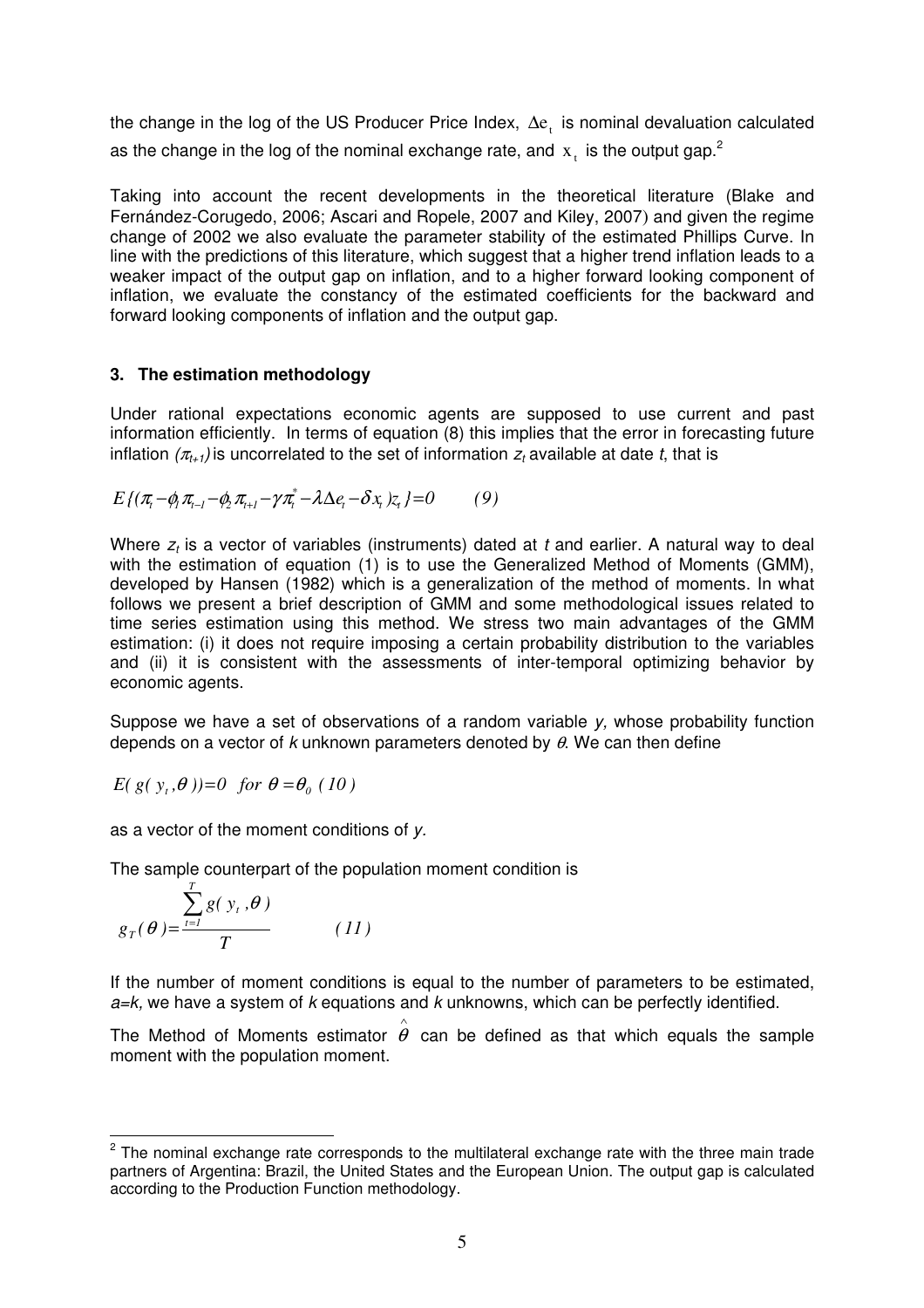$$
g_{t}(\hat{\theta}) = \frac{\sum_{t=1}^{T} g(y_{t}, \hat{\theta})}{T} = 0 \qquad (12)
$$

If the number of moment conditions exceeds the number of unknown parameters,  $a\rightarrow k$ , the system is over-identified, since there does not exist a unique  $\overset{\wedge}{\theta}$  satisfying (12). The Generalized Method of Moments proposes to use  $\hat{\overset{\circ}{\theta}}$ 

$$
\hat{\theta}_{GMM} \equiv \arg\min g_{t}(\theta) C_{T}g_{t}(\theta) \quad (13)
$$

where  $C_T$  is a symmetric positive definite matrix, known as the "weighting matrix" that weights the moment conditions as to solve (13).

Hansen (1982) proposes a method to chose  $C_\mathcal{T}$  optimally, that is, to obtain the  $\overset{\circ}{\theta}$  with the minimum asymptotic variance

$$
C_T \overset{p}{\longrightarrow} \partial E \big[ g_T(\theta_0) g_T(\theta_0)^{t} \big]
$$

where ∂ is constant.

Hansen shows that given S

$$
S = \lim_{T \to \infty} T.E[g_T(\theta_0)g_T(\theta_0)]
$$

the optimum value of the matrix  $C_{\mathcal{T}}$  is given by  $\mathcal{S}^{\mathcal{T}}$ , the inverse of the asymptotic variance covariance matrix. Then, the minimum variance estimator of θ is obtained by choosing  $\hat{\theta}$  as to minimize

$$
Q(\theta) = [g_T(\theta)]S^{-1}[g_T(\theta)] \qquad (14)
$$

Assuming that  $\,g_{\,T}(\theta_0)\,$  is not serially correlated,  $\stackrel{\,\,\,\,\,\,\,\,\,\,}{\theta}$  is a consistent estimator of  $\,\theta_0^{}$  .

$$
\hat{S} \equiv (1/T) \sum_{t=1}^{T} g_t(\hat{\theta}) g_t(\hat{\theta})' \stackrel{P}{\rightarrow} S \qquad (15)
$$

The estimation of  $\hat{\hat{S}}$  requires having a previous estimation of  $\hat{\hat{\boldsymbol{\theta}}}$  . Thus, substituting  $\textit{\textbf{C}}_{\scriptscriptstyle T}$ in (13) by the identity matrix I, an initial estimation of  $\hat{\theta}$  is obtained and then used in (15) to  $\int \hat{S}_{0}$ . The expression (14) is minimized using  $S^{-1} = \hat{S}_{0}^{\{-1\}}$ , to obtain a new estimation of  $\overset{\wedge}{\theta}$ . The process can be repeated until  $\wedge j \qquad \wedge j+1$ ≅ *j j*  $\theta \equiv \theta$  .

If the vector  $g_T(\theta_0)$  is serially correlated, the matrix  $\hat{\hat{S}}$  will have the following structure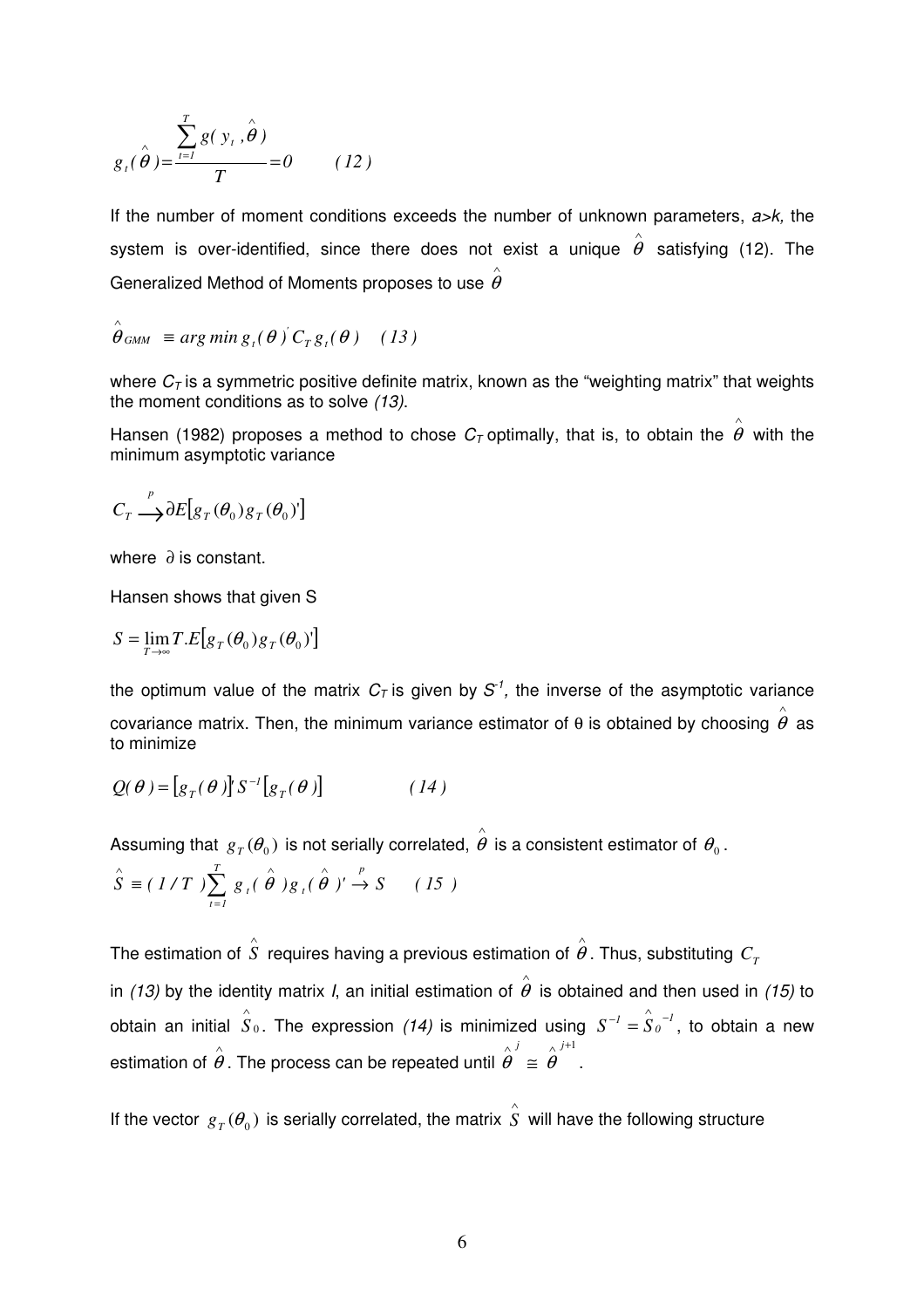$$
\hat{\Omega}_{HAC} = \hat{\Gamma}(0) + \left(\sum_{j=1}^{T-1} k(j,q) (\hat{\Gamma}(j) + \hat{\Gamma}'(-j))\right) (16)
$$

*where*

$$
\hat{\Gamma}(\theta) = \frac{1}{T} \left( \sum_{t=1}^{T} g_t(\hat{\theta}) g_t(\hat{\theta})' \right)
$$

*isWhite s' heteroskedasticity consistent covariance matrix and*

$$
\hat{\Gamma}(j) = \frac{1}{T} \left( \sum_{t=j+1}^{T} g_t(\hat{\theta}) g_{t-j}(\hat{\theta})' \right)
$$

*describes the autocovariances and k( j, q ) is a kernel* 

The matrix  $\hat{\hat{\Omega}}_{HAC}$  is known as the Heteroskedasticity and Autocorrelation Consistent (HAC) Covariance Matrix. The estimation of  $\hat{\Omega}_{HAC}$  needs to specify a kernel, used to weight the

covariances so that  $\Omega_{HAC}$  is positive semi-definite and a bandwidth which is a lag truncation ∧

parameter for the autocovariances.

Two type of kernel are commonly used in the estimation of  $\hat{\Omega}_{HAC}$ , Barlett and quadratic spectral. $^3$ 

With regards to the bandwidth selection, different methods have been developed. The E-View program provides three methods: Fixed Newey-West, Variable Newey-West (1994) and Andrews (1991).

The use of the GMM estimator implies that number of orthogonality conditions exceeds the number of parameters to be estimated, thus the model is overidentified, since more orthogonality conditions than needed are being used to estimate the parameters. Hansen (1982) suggests a test of whether all of the sample moments are close to zero as would be expected if the corresponding population moments were truly zero.

Hansen's test of over-identifying restrictions can be conducted using the *J-statistic* reported in E-Views and using it to construct the following statistic:

$$
T.J-statistic \sim \chi^2(p-q)
$$

where  $p$  represents the number of orthogonality conditions and  $q$  the number of parameter to be estimated.

### **4. Empirical results**

### **4.1. The Argentine framework: a brief descriptive analysis**

We estimate equation (8) for the period 1993.1-2007.12, using monthly information. This period includes two very different exchange and monetary regimes: a currency board, known as Convertibility, at place between 1993 and 2001 and a dirty float from then on. The Convertibility was a successful attempt to anchor inflation expectations by fixing the peso to the dollar by law. By 1993 inflation had stabilized at very low levels. Although this change

 $\overline{a}$  $3$  See E-Views User's Guide for specific functional forms (pgs. 498, 499).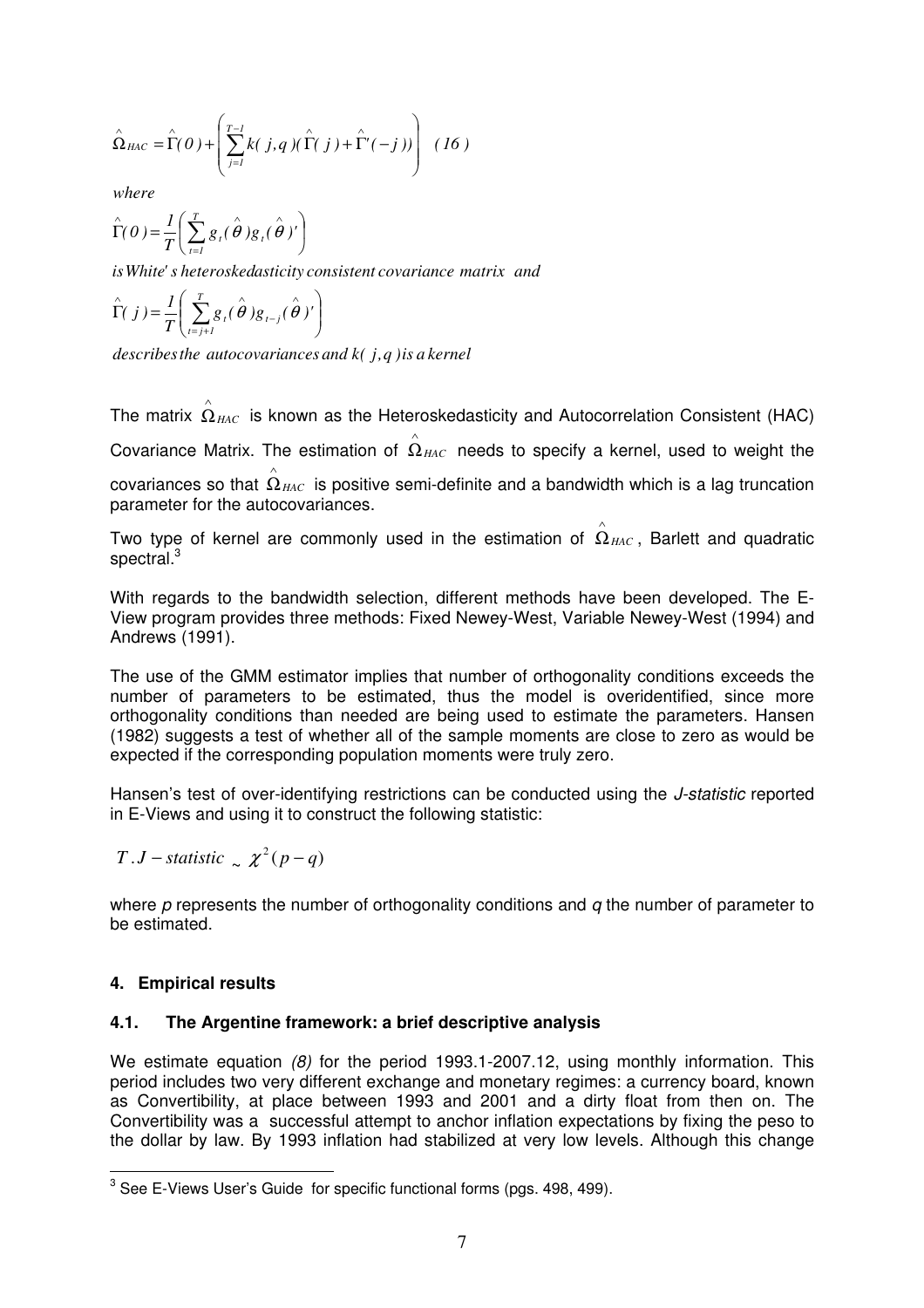was perceived as being quite permanent, and inflation remained very low, the fiscal reform was rather incomplete. Monetary financing of fiscal disequilibrium was replaced to some extent by external financing. Government and private sector external debt increased over time and began to be perceived as unsustainable once the economy entered a long recession in 1998. There was even a deflationary period during this prolonged recession. In 2001 an external and financial crises unchained leading to the abandonment of the Convertibility regime, a sharp devaluation of the currency and the adoption of a managed float. The devaluation of the currency provoked a dramatic change in relative prices and a jump in the inflation rate, which reached a peak in April 2002. It then returned to low levels, close to those of the Convertibility period, but began to accelerate slightly by the end of 2004, once the economy entered a period of strong growth after the prolonged recession in which it had been immersed for several years.

Recent empirical evidence indicates the presence of a structural break in 2002 (see D'Amato, Garegnani and Sotes Paladino, 2007). Both the mean and the autoregressive dynamics of inflation experienced a break since January 2002. In particular, inflation became more persistent and its trend experienced a slight increase. As mentioned above the recent literature on trend inflation suggests that the Phillips Curve is not neutral to changes in trend inflation. Then, it is highly probable that the relation between inflation and its regressors could have changed with the new regime. To give some intuition about the relation between inflation in and its determinants in both regimes we use graphic analysis.

Figure 1



Cross-plot Domestic and Foreign Inflation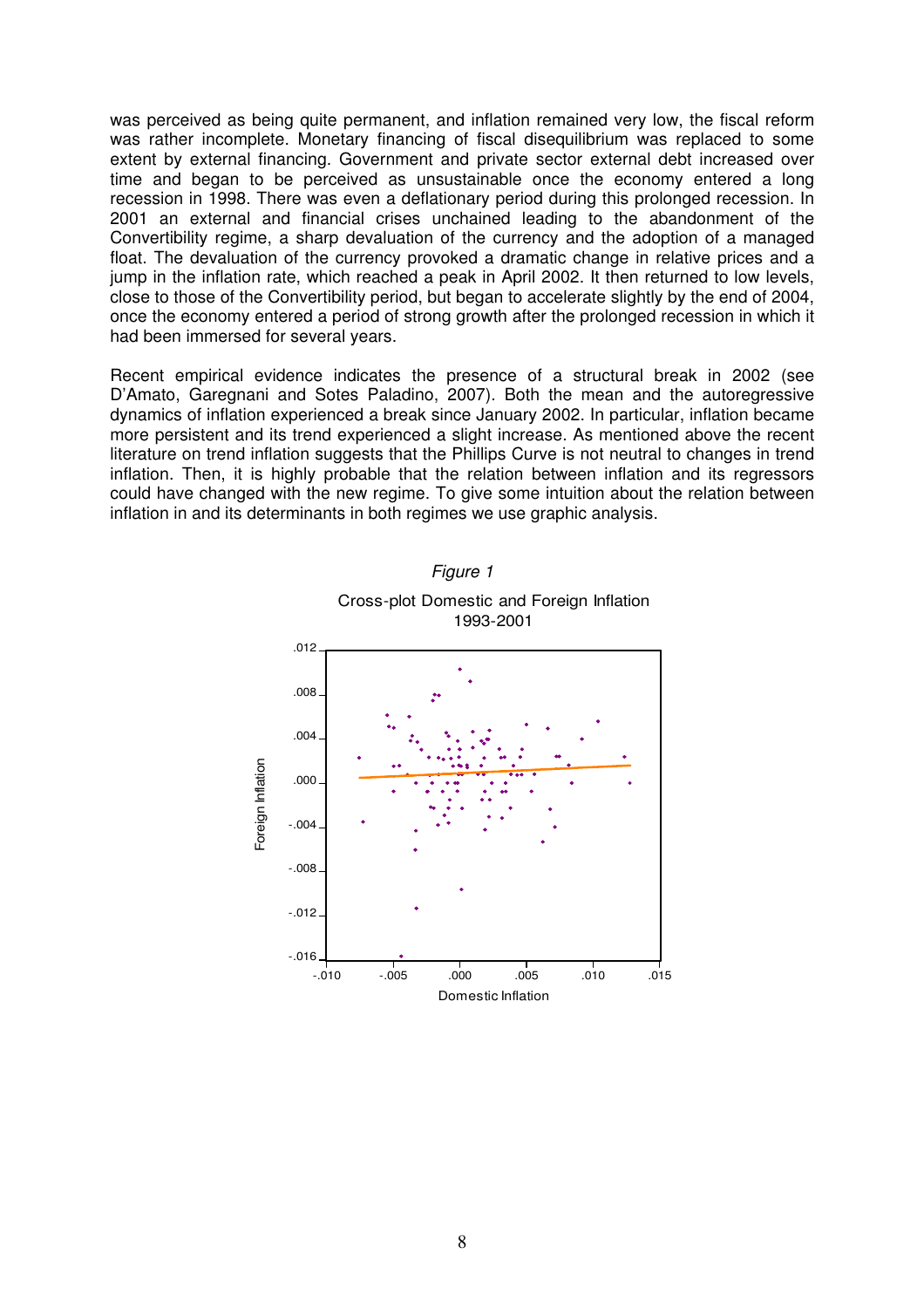

Cross-plot Domestic Inflation and Nominal Devaluation 1993-2001



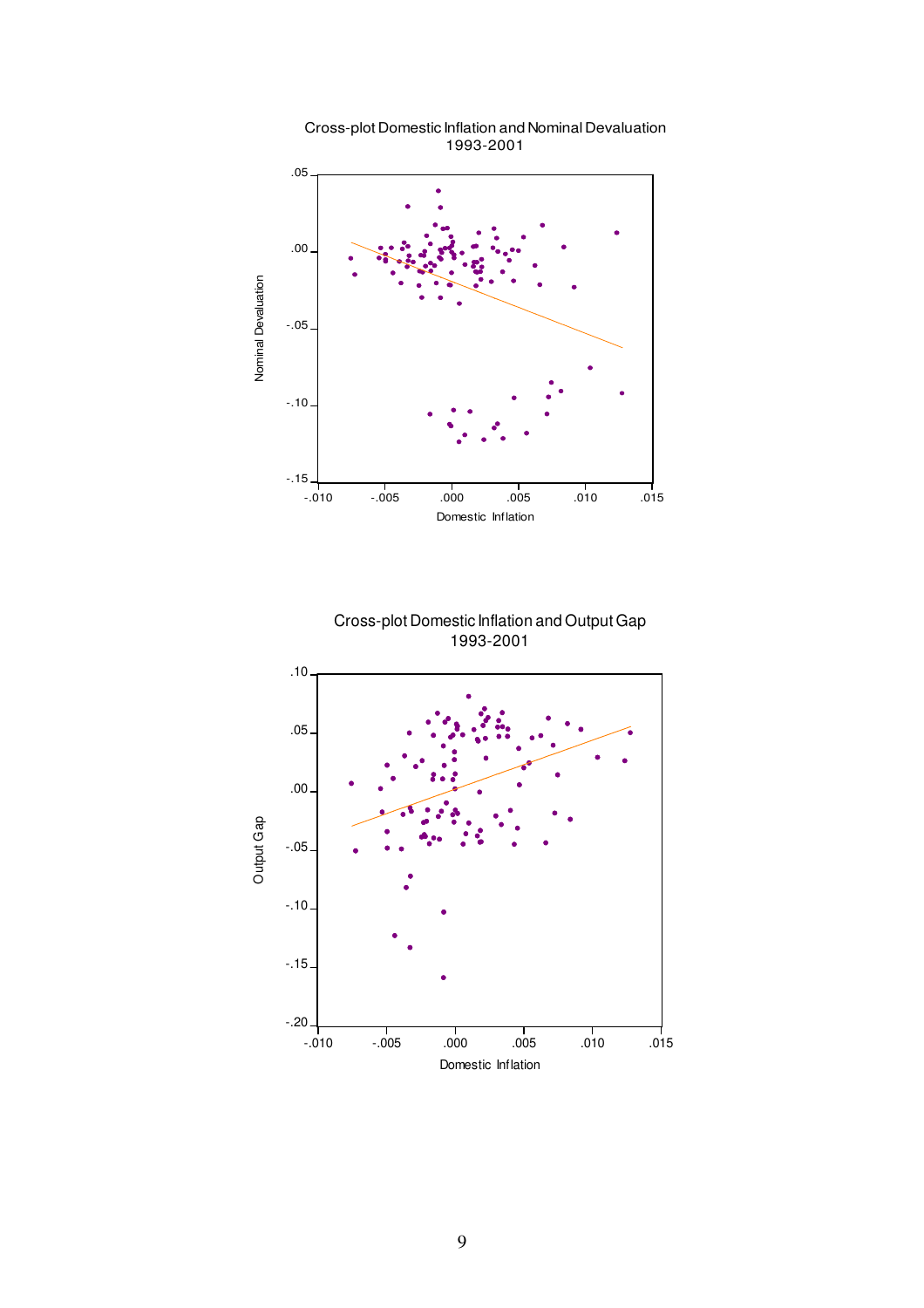

Cross-plot Domestic Inflation and Nominal Devaluation 2003-2007

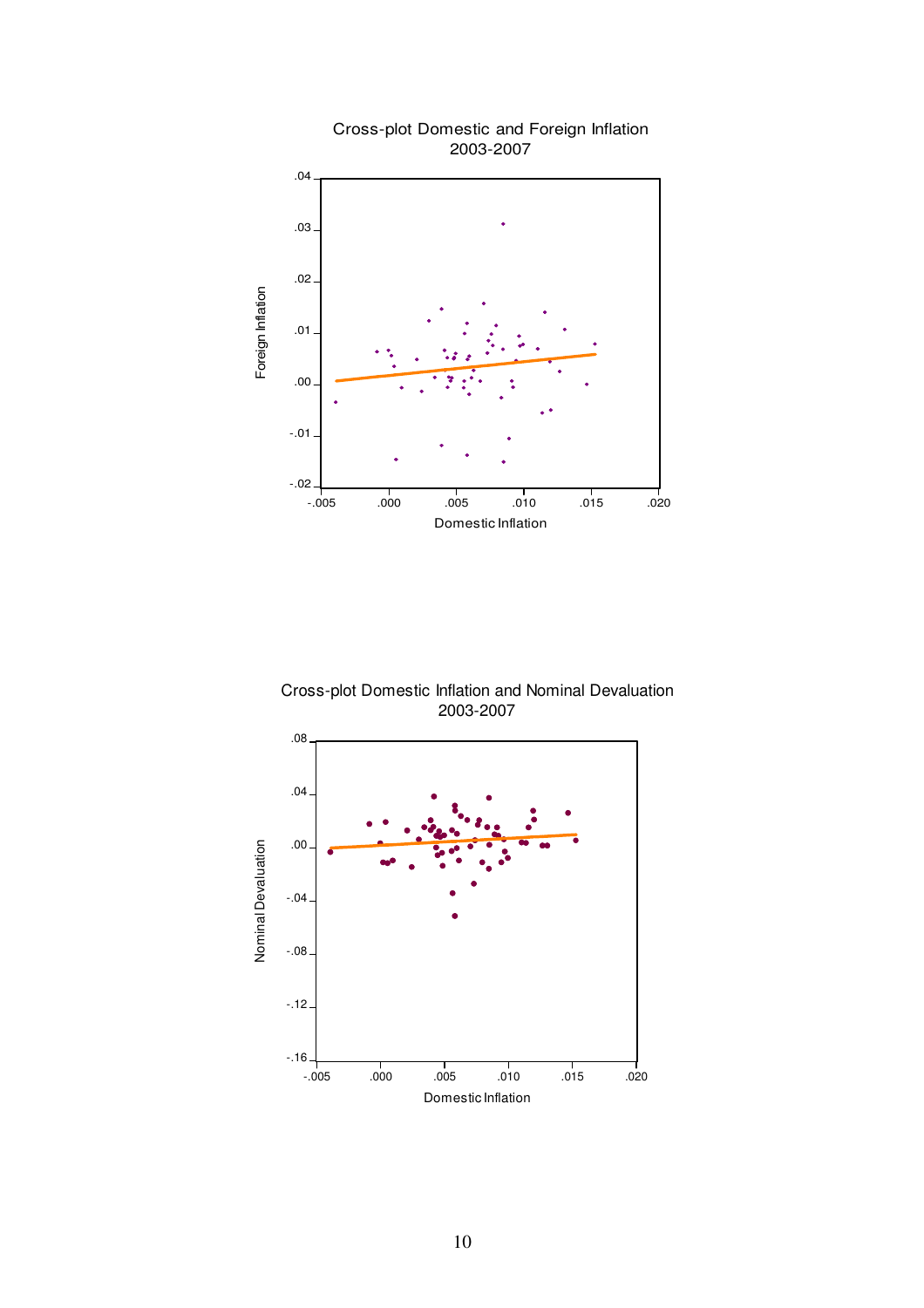

Figure 1 presents the relationship between inflation and its determinants for both subperiods: Convertibility and the post-crisis period (the managed float regime). The cross-plots show, as suggested by the theory, a positive relation between domestic inflation and its regressors, except for nominal devaluation in the Convertibility period. It can be observed from the cross-plot of domestic inflation and nominal devaluation for this period, that the outliers corresponding to the Brazilian devaluations of 1994 and 1999 force the relationship to be negative.

This graphic analysis is a first approximation to the data. As the new literature on trend inflation suggests, a higher mean inflation in the post-devaluation period could weaken the relation between inflation and the output gap and make the Phillips Curve more forward looking. This descriptive analysis doesn't allow us to test for the presence of these changes in the relation between the variables across the two periods. For this, we need to evaluate these relationships in a multivariate regression framework. In the following section we address this issue through the estimation of a Phillips Curve.

#### **4.2. Estimation results**

In this context we first estimate a reduced form of the "Hybrid New Keynesian Phillips Curve", given by equation (8), which provides interesting information about the dynamics of inflation. As we consider the whole period, dummy variables are introduced to control for the 2002 crisis. Rather than imposing the verticality of the Phillips Curve in the long run, we test for it, specifying (8) as follows

$$
\pi_t = \phi_l \pi_{t-l} + \phi_2 E_t(\pi_{t+1}) + \gamma \pi_t^* + \lambda \Delta e_t + \delta x_t + \varepsilon_t \qquad (8')
$$

We then estimate equation (8') using GMM for the period 1993:1 to 2007:12. We use at most twelve lags of each variable as instruments. To test for the robustness of our results, we

conducted several estimations of (8') using the different specifications for matrix  $^{\text{\textbf{Q}}_{HAC}}$ 

∧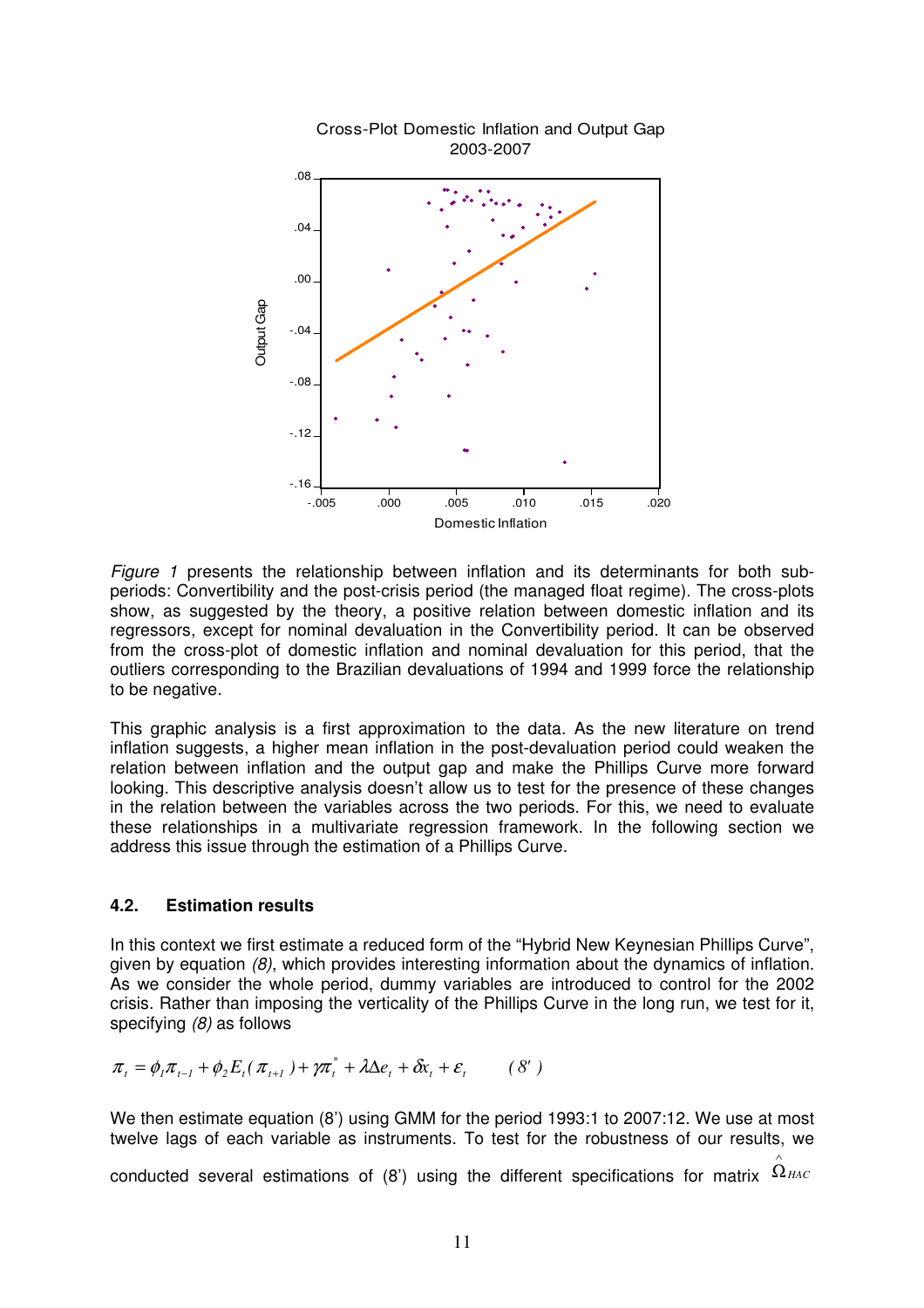described in section 3. As can be seen from Table 1 the estimations are quite robust to changes in the specification of  $\Omega_\text{\tiny{HAC}}$  . Tests for over-identifying restrictions, applied to each ∧ of the estimations confirm that the instruments are valid in all cases.

| <b>GMM</b> estimates | Newey-West | Andrews (4.55) | Variable       |
|----------------------|------------|----------------|----------------|
|                      | Fixed (4)  |                | Newey-West (4) |
| $\phi$ 1             | 0.65116    | 0.63783        | 0.67572        |
| Std. Error           | 0.04998    | 0.05423        | 0.04309        |
| $\phi$ <sub>2</sub>  | 0.13492    | 0.14189        | 0.12777        |
| Std. Error           | 0.04010    | 0.04196        | 0.03701        |
| $\delta$ *           | 0.01086    | 0.01096        | 0.01023        |
| Std. Error           | 0.00279    | 0.00280        | 0.00255        |
| $\gamma *$           | 0.18577    | 0.19009        | 0.18913        |
| Std. Error           | 0.05619    | 0.05893        | 0.04772        |
| $\lambda *$          | 0.02802    | 0.02715        | 0.02743        |
| Std. Error           | 0.00991    | 0.01034        | 0.00935        |
| J-statistic          | 0.11916    | 0.12337        | 0.11212        |

Table 1. Estimation results

\* These coefficients correspond to the first lag of each variable

A first important finding is that there is a significant forward-looking component in price formation. The backward looking component is also relevant, but the relative values of  $\phi_1$  and  $\phi_2$  indicate more weight of the backward looking component.<sup>4</sup> We checked for the validity of imposing verticality in the long run, and we couldn't reject the null hypothesis (see Table 2).

| <b>Linear Restriction:</b>               |          |          |             |  |
|------------------------------------------|----------|----------|-------------|--|
| $\phi_1 + \phi_2 + \gamma + \lambda = 1$ |          |          |             |  |
| <b>Test Statistic</b>                    | Value    | df       | Probability |  |
| <b>Fixed Newey-West</b>                  |          |          |             |  |
| F-statistic                              | 0.000007 | (1, 158) | 0.9979      |  |
| <b>Andrews</b>                           |          |          |             |  |
| F-statistic                              | 0.0032   | (1, 158) | 0.9548      |  |
| <b>Variable Newey-West</b>               |          |          |             |  |
| F-statistic                              | 0.2294   | 1, 158)  | 0.6326      |  |

Table 2: Testing for linear restrictions

Given that we are extending the model to the case of a small open economy it is interesting to observe that changes in foreign inflation and nominal devaluation have a significant effect on domestic inflation. Inflation responds to lagged values of both, nominal devaluation and foreign inflation. While the response of domestic prices to changes in foreign inflation is quite important, of around 0.19, its response to nominal devaluation, although significant, is much weaker (0.03). These results appear to be rather counterintuitive, since nominal devaluation is expected to have a rather significant effect on domestic inflation in a small open economy, where tradable goods are supposed to represent a quite significant portion of domestic output and consumption. A possible explanation for these findings is that, although we are considering a multilateral exchange rate, given the high weight of the dollar in this basket, the

 $\overline{a}$ <sup>4</sup> We tested for equal weights of the backward and forward looking components and the hypothesis was strongly rejected by the Wald test at the conventional significance levels (p-value:0.0000).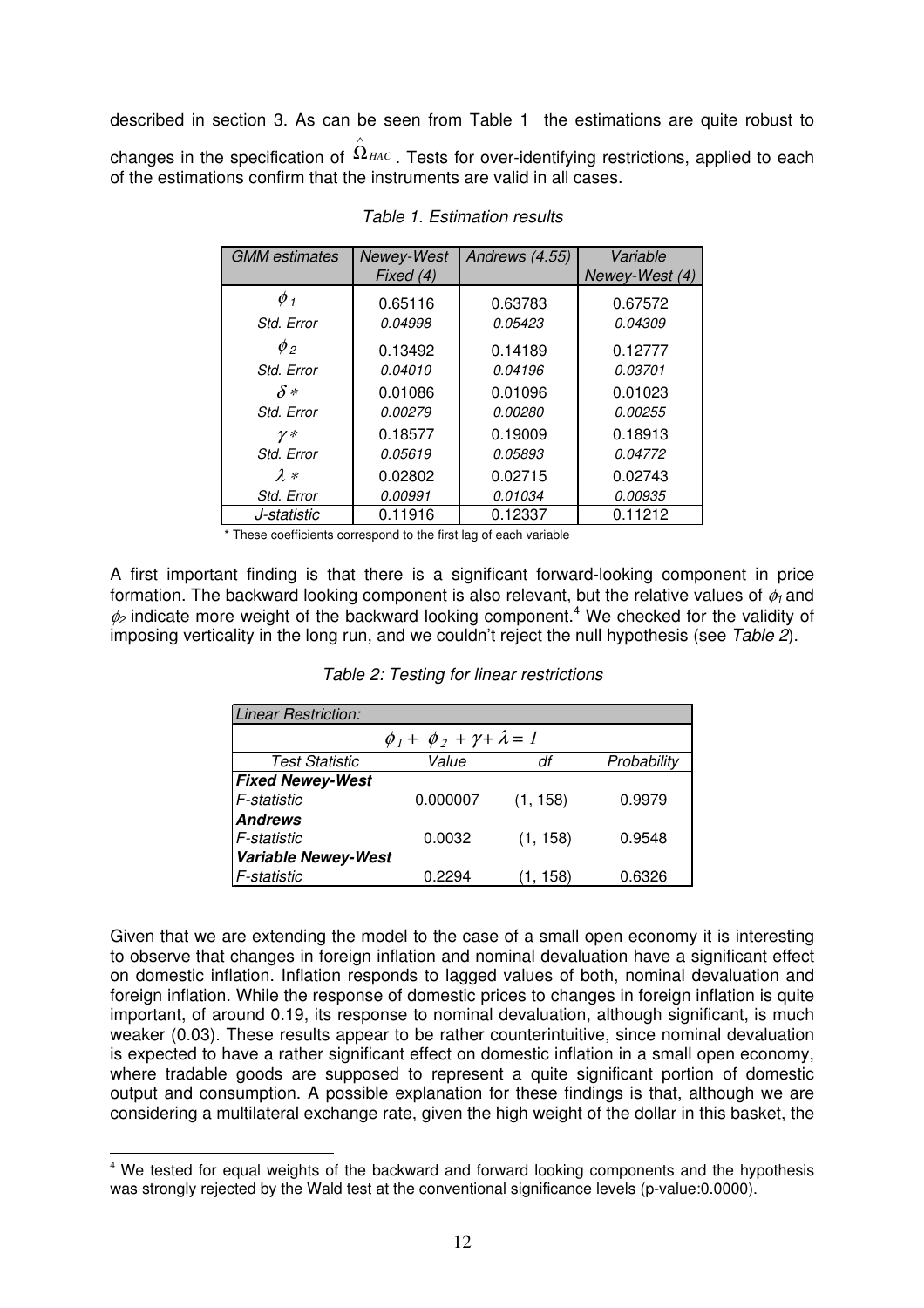nominal exchange rate exhibits a low variability during the Convertibility period, it jumps after the devaluation of January 2002 and then remains quite stable after a few months of high volatility. Thus, the weak response of domestic inflation to nominal devaluation is consistent with the fact that the sample corresponds to a period in which the nominal exchange rate was kept fixed or rather administrated. It is important to note that the very different responses of domestic inflation to nominal devaluation and foreign inflation do not allow to impose the same coefficient to both variables, as it is usually done in the empirical literature. We also find a weak response of domestic inflation to changes in the output gap. This is a frequent empirical finding in the literature on short-run inflation dynamics.

The results suggest that a hybrid representation of the "New Keynesian Phillips Curve" could adequately describe inflation dynamics in Argentina over the period 1993-2007. The estimates indicate that both components, forward and backward-looking appear to be significant in price formation decisions. We also find strong evidence of verticality in the long run.

In the next section we will investigate the presence of a structural break in 2002, along with the abandonment of the Convertibility regime and the adoption of a managed float.

# **5. Change in trend inflation and parameter stability**

Recent developments in the modeling of inflation dynamics (see Blake and Fernández-Corugedo, 2006; Ascari and Ropele, 2007 and Kiley, 2007) extend the standard Neo-Keynesian Phillips curve, that assumes a zero trend inflation in the steady state, to allow for a positive trend inflation. In this context, trend inflation affects the dynamics of the standard Neo-Keynesian model. As inflation becomes less influenced by current marginal costs, the coefficient of the output gap lowers. At the same time price setting becomes more forward looking as does inflation. A higher trend inflation also leads to a stronger autoregressive component making the inflation process more persistent. In the case of Argentina, D'Amato, Garegnani and Sotes Paladino (2007) were able to identify changes in both, mean and persistence of inflation, in the period 1993-2007 which appear to be associated to the introduction of the new monetary regime.

Given the findings mentioned above and the fact that the whole period of analysis 1993-2007 includes a currency board, at place between 1993 and 2001, the crisis of 2002 and a dirty float from then on, we consider of high relevance to evaluate the constancy of the parameter estimations for 1993-2001 and 2003-2007, without taking into account the 2002 crisis.

In order to evaluate the parameter stability a Wald test (proposed by Andrews and Fair, 1988) is used (see also Hamilton, 1994). The following chi-square statistic under the null evaluates the hypothesis, H<sub>0</sub> :  $\theta_1 = \theta_2$  where  $\theta_1$  ( $\theta_2$ ) is a (q x 1) parameter vector that characterises the first  $T_0$  (the last T-T<sub>0</sub>) observations.

$$
\lambda_{T} = T(\hat{\theta}_{1,T_{0}} - \hat{\theta}_{2,T-T_{0}}) \cdot {\pi^{-1} \hat{V}_{1,T_{0}} + (1-\pi)^{-1} \hat{V}_{2,T-T_{0}} }^{-1} \cdot (\hat{\theta}_{1,T_{0}} - \hat{\theta}_{2,T-T_{0}}) \sim \chi^{2}(q)
$$

where  $\pi$  is the fraction of observations contained in the first sub-sample T<sub>0</sub>/T,  $\hat{\theta}$ <sub>1,T0</sub> ( $\hat{\theta}$ <sub>2,T-T0</sub>) is the parameter vector estimates with the first T<sub>0</sub> (the last T-T<sub>0</sub>) observations and  $\hat{V}_{1,T_0}$  ( $\hat{V}_{2,T-T_0}$ ) is the estimated coefficient covariance matrix with the first  $T_0$  (the last T-T<sub>0</sub>) observations.

The test requires the definition of a break-point, denoted as  $T_0$ , and it was set so that the second period started in January 2003, excluding the atypical observations corresponding to the crises of 2002. Results for the two samples are presented in Table 3.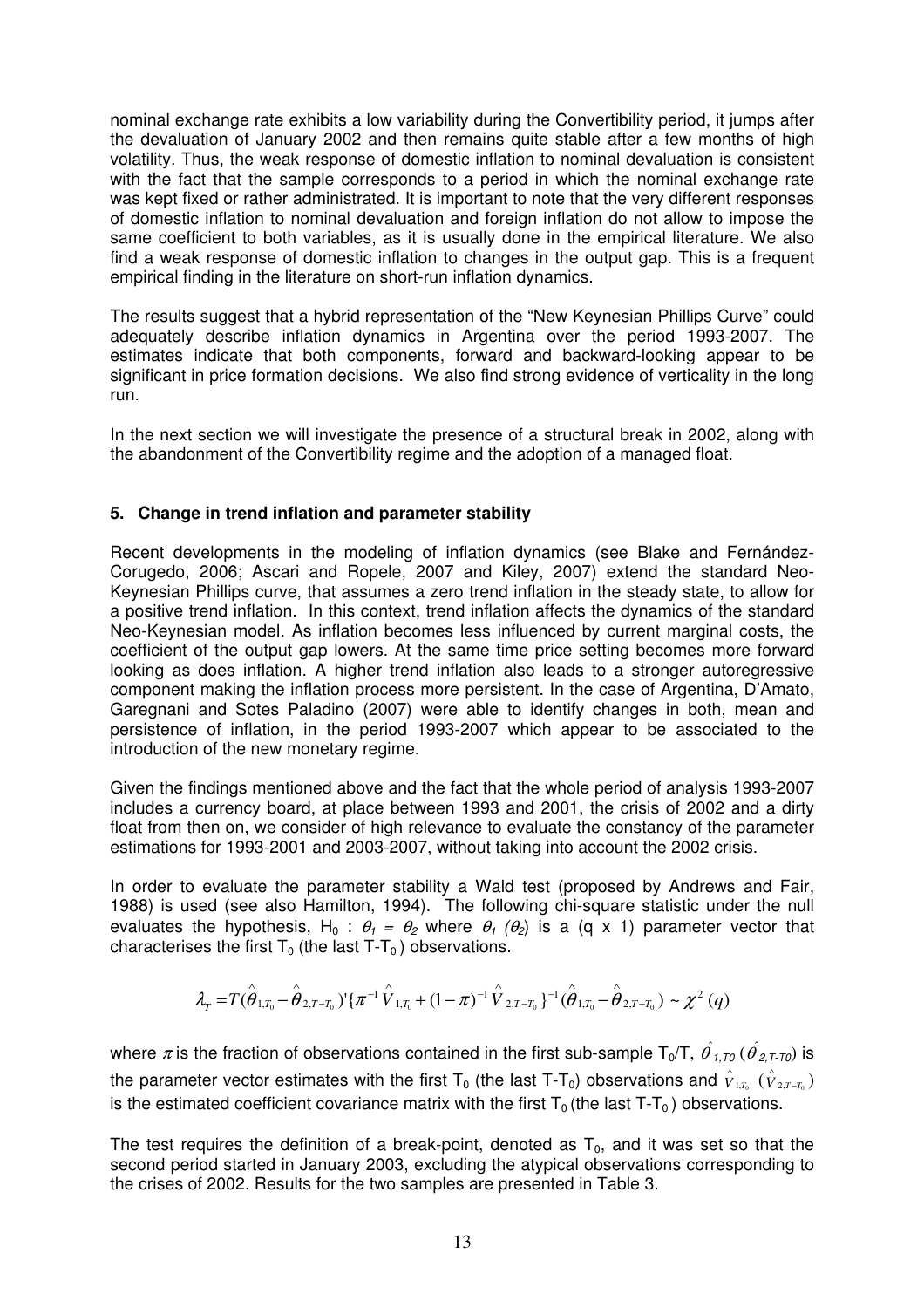| <b>GMM</b> estimates               | 1993:1 -2001:12 | 2003:1-2007:12 |  |  |
|------------------------------------|-----------------|----------------|--|--|
|                                    |                 |                |  |  |
| $\phi$ 1                           | 0.25324         | 0.50256        |  |  |
| Std. Error                         | <i>0.06103</i>  | 0.01885        |  |  |
| $\phi$ <sub>2</sub>                | 0.09872         | 0.22665        |  |  |
| Std. Error                         | 0.04545         | 0.02808        |  |  |
| $\delta *$                         | 0.01737         | 0.00708        |  |  |
| Std. Error                         | <i>0.00380</i>  | <i>0.00089</i> |  |  |
| $\nu\,*$                           | 0.10689         | 0.07113        |  |  |
| Std. Error                         | <i>0.05485</i>  | 0.01685        |  |  |
| $\lambda *$                        | 0.06283         | 0.05965        |  |  |
| Std. Error                         | 0.01285         | <i>0.00540</i> |  |  |
| $\lambda$ <sub>T</sub> =2834.1 (5) |                 |                |  |  |

Table 3: Wald test for parameter stability

The parameter constancy over this two sub-samples is clearly rejected. The changes in the estimated parameters confirm the predictions in the literature on trend inflation: the Phillips Curve becomes more forward looking and the effect of the output gap on inflation lowers. Comparing these results with the ones for the whole sample, we can conclude that including the Convertibility and the crisis period observations can bias the estimation considerably.<sup>5</sup>

# **6. Conclusions**

The empirical modeling of the short-run dynamics of inflation assumes inter-temporal optimizing behavior by non-competitive firms. The relevance of persistence in inflation dynamics has led to introduce backwardness in these models by assuming that a portion of the firms could follow a backward-looking rule. The resulting model is known as the "Hybrid New Keynesian Phillips Curve". Using GMM, we estimate a "Hybrid New Keynesian Phillips Curve" for Argentina over the period 1993-2007 and test for parameter stability, given the regime change of 2002. We extend the basic model to the case of a small open economy, allowing nominal devaluation and foreign inflation to play a role in domestic prices setting. For the whole sample, we find that both components, forward and backward are relevant to explain the dynamics of domestic prices, although the backward-looking component weights more in determining inflation dynamics. Nominal devaluation and foreign inflation are also significant to explain domestic inflation behavior, being the response of inflation to the second more intense. The output gap, although weak, has a significant effect on inflation. We cannot reject verticality of the Phillips Curve in the long run.

When testing for parameter stability, we find that, in line with the recent theoretical literature on trend inflation, there are significant differences in the estimated parameters between the Convertibility period and the dirty float. While the influence of the output gap on domestic inflation weakens in the post-Convertibility period, along with the observed increase in trend inflation, the Phillips Curve becomes more forward looking compared with the Convertibility period in which trend was virtually zero.

 $\overline{a}$  $<sup>5</sup>$  A Wald test for the null hypothesis of equal estimated coefficients between the whole period and the</sup> managed float rejects it at the 1% significance level.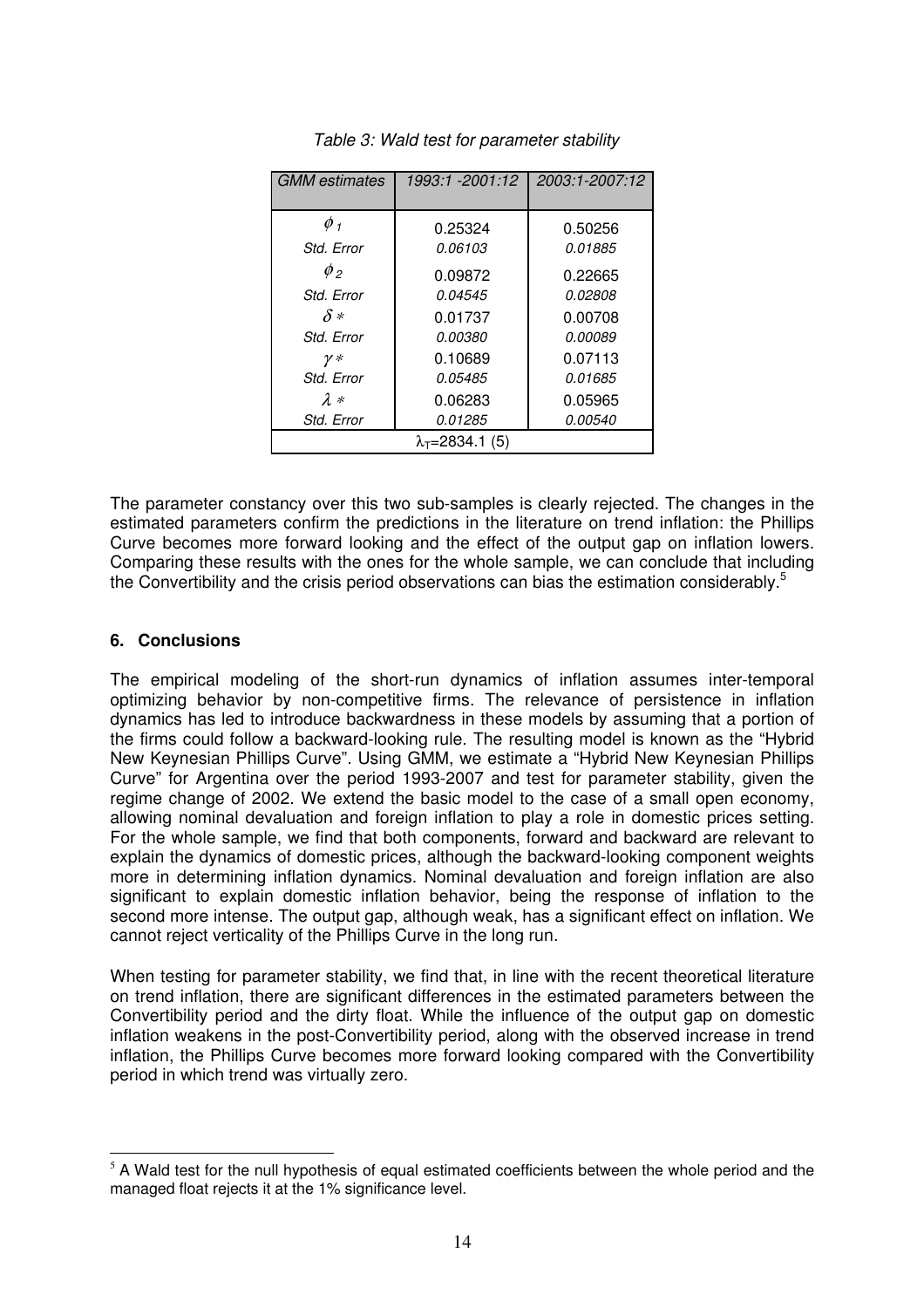#### **References**

Andrews, D. and R. Fair, 1988. "Inference in Nonlinear Econometric Models with Structural Change", Review of Economic Studies, 55, 615-640.

Andrews, D., 1991. "Heteroskedaticity and Autocorrelation Consistent Covariance Matrix estimation", Econometrica, 59, 817-858.

Ascari, G. and T. Ropele, 2007. "Trend Inflation, Taylor Principle and Indeterminacy", Kiel Institute for World Economics, Kiel Working Paper No. 1332.

Bakhshi. H. et.al., 2002. "Price-Setting Behavior and Inflation Dynamics". Mimeo. Bank of England.

Blake, A. and E. Fernández-Corugedo, 2006. "Optimal monetary policy with non-zero steadystate inflation", mimeo, Bank of England.

Calvo, G. A., 1983. "Staggered prices in a utility maximizing framework", Journal of Monetary Economics 12, 383-398.

D'Amato, L., L. Garegnani and J. Sotes Paladino, 2007. "Inflation persistence and changes in the monetary regime: The Argentine case", Working Paper 2007/23, Banco Central de la República Argentina.

Dotsey, M., 2002. "Pitfalls in Interpreting Tests of Backward looking pricing in New Keynesian Models", Economic Quarterly. Federal Reserve Bank of Richmond. Vol. 88/1. Winter 2002.

EViews, 2000. User's Guide, Quantitative Micro Software, LLC.

Favero, C., 2001. Applied Macro-econometrics, Oxford University Press.

Fischer, S., 1977. "Long Term contracts, rational expectations, and the optimal money supply rule", Journal of Political Economy 85, 163-190.

Galí, J. and M. Gertler, 1999. "Inflation Dynamics: A structural econometric analysis", Journal of Monetary Economics 44, 195-222.

Guerrieri, L., 2002. "The inflation persistence of staggered contracts", Board of Governors of the Federal Reserve System, International Finance Discussion Paper No 734.

Hamilton, J., 1994. Time Series Analysis, Princeton University Press.

Hansen, L.P., 1982. "Large Sample Properties of Generalized Method of Moments Estimators", Econometrica 50, 4, 1029-1054.

Kiley, M., 2007. "Is Moderate-to-High Inflation Inherently Unstable?", International Journal of Central Banking, 3, 2, 173-201.

Lindé, J., 2002. "Estimating New-Keynesian Phillips Curves: A Full Information Maximum Likelihood Approach", Sveriges Riksbank Working Paper Series No. 129.

Newey, W. and K. West, 1994. "Automatic Lag Selection in Covariance Matrix Estimation", Review of Economic Studies 61, 631-653.